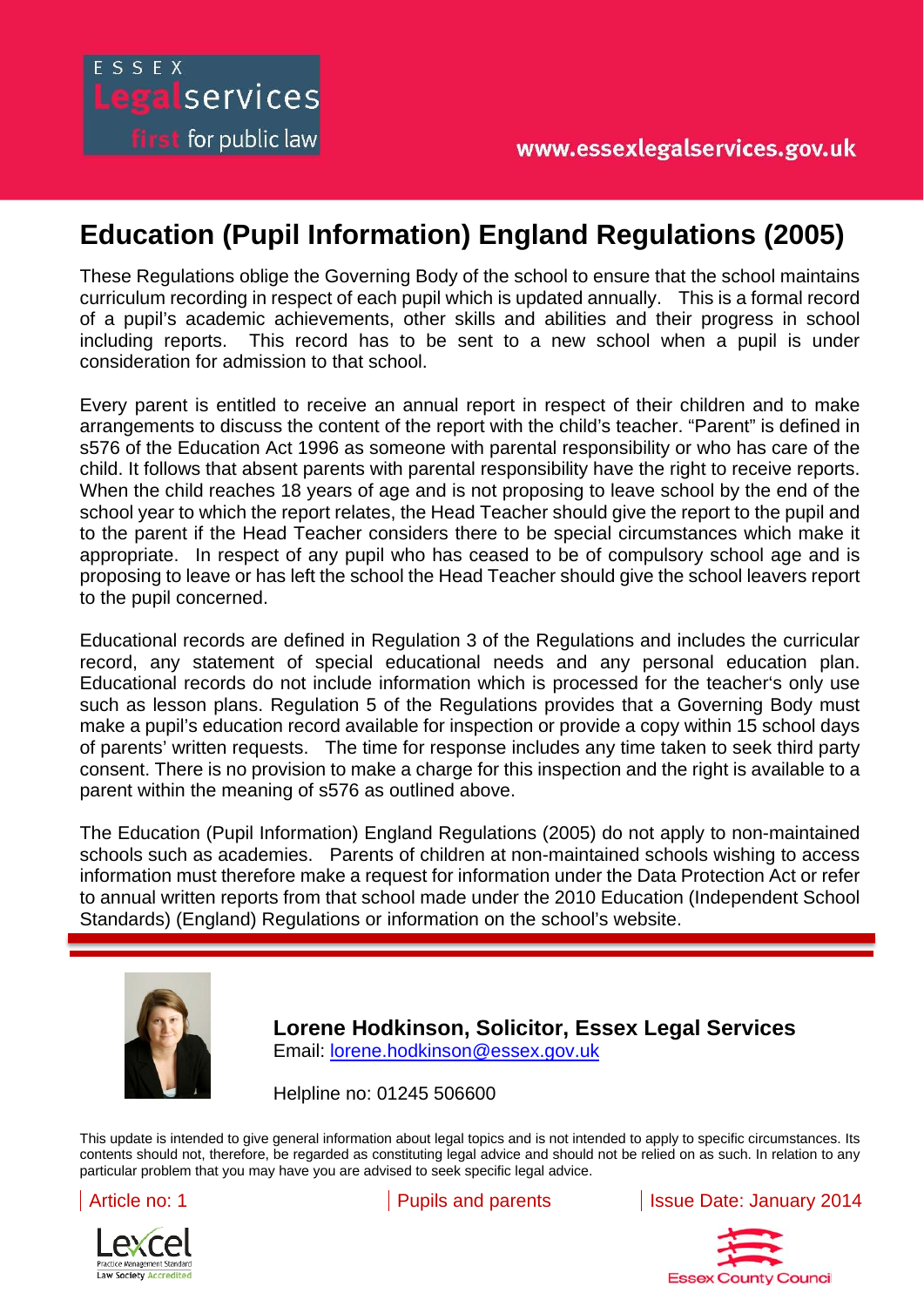## ESSEX Legalservices **first** for public law

## **Limiting parental access to school**

School land is not public land and so the body or organisation which owns the land can decide who has access to their grounds. Parents, however, have an implied licence or permission to have reasonable access to their child's school. This means that compared to any other member of the public, a higher standard is required before the land owning body or organisation may limit access to the site. Inevitably, this is a contentious area so all schools should have a detailed policy to give clarity.

In particular, it is important to keep a good record of events which have led up to the decision to limit access.

Commonly, a decision by the land owning body or organisation to limit parental access to school premises will be taken to prevent risk of harm to children (which includes emotional harm as well as Court or police action) or risk of harm to staff. Depending on the seriousness of any incident a gradual approach can be taken with written warnings, including a copy of the policy, sent to the parent in question. This course of action, especially a decision to bar a parent, should be taken in consultation with the land owning body or organisation. A parent should have the right to appeal. If the problem is not resolved then section 547 Education Act 1996, as amended, gives the power to declare that the person in question is not lawfully allowed on premises (i.e. barred) and if such person causes 'nuisance or disturbance' enables the person to be prosecuted.

Throughout the process consideration should be given to the child of the troublesome parent, clearly this will be a difficult situation for them. In extreme circumstances the actions of the parent may give cause for concern about the welfare of the child and a referral to social care should be considered.



**Amy Lapite: Solicitor, Essex Legal Services**  Email: amy.lapite@essex.gov.uk

Helpline no: 01245 506600

intended to give general information about legal topics and

This update is intended to give general information about legal topics and is not intended to apply to specific circumstances. Its contents should not, therefore, be regarded as constituting legal advice and should not be relied on as such. In relation to any particular problem that you may have you are advised to seek specific legal advice.





Article no: 10 | Pupils and Parents | Issue Date: January 2014

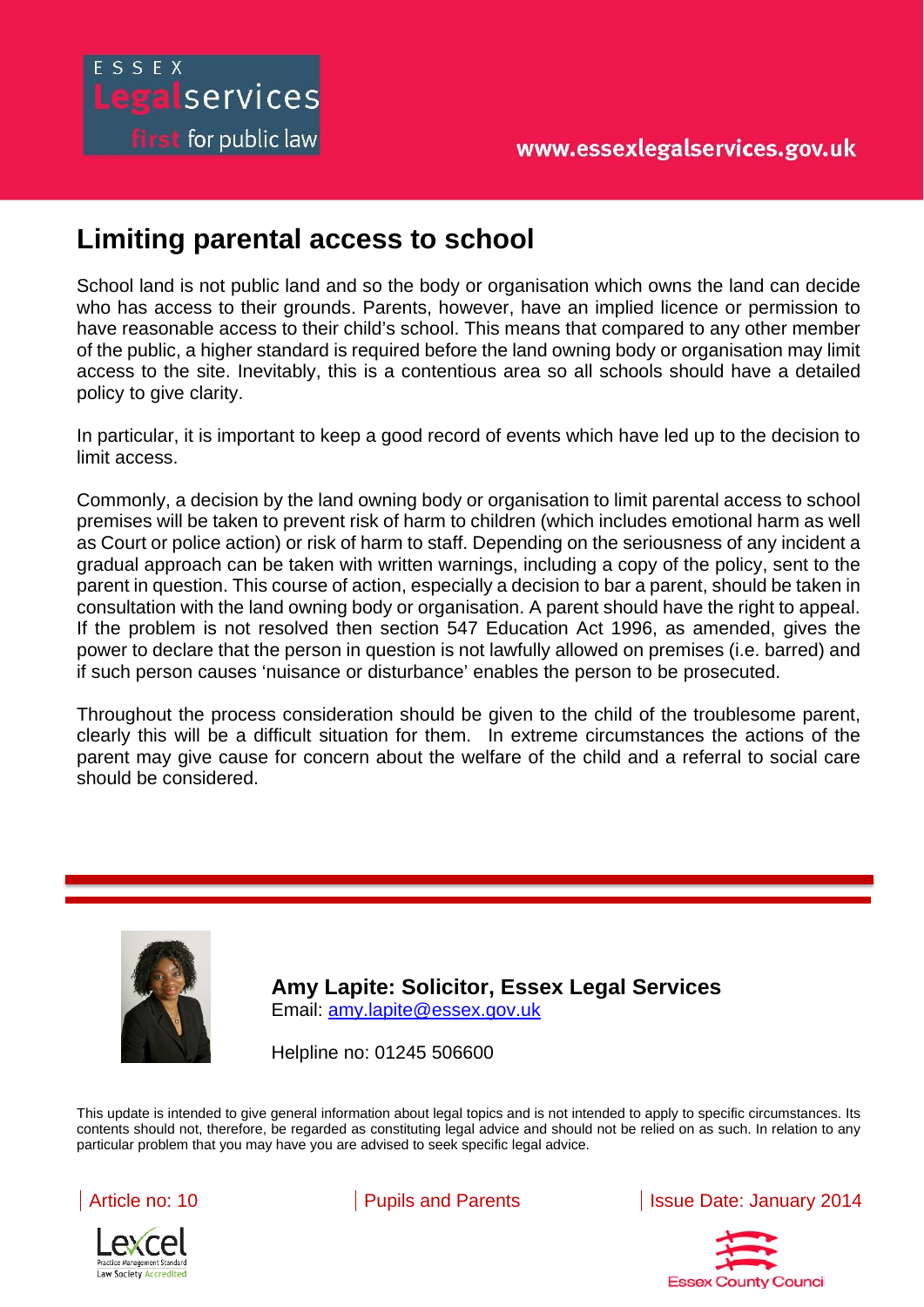## **Regulating pupil behaviour out of school**

egalservices

**first** for public law

Schools have statutory power to discipline pupils for actions taken when they are outside of school *"to such an extent as is reasonable"* under s90 Education and Inspections Act 2006. This is, unfortunately, a vague provision and consequently, our advice is that a school should consider how it will implement that power through a formal policy, which will allow consideration of all the issues, in plain English so that all staff and pupils understand the school's position. In our experience, factors to consider include whether the pupil is wearing uniform; whether the activity is school related (for example an arranged fight between pupils); and the proximity of an incident to the school. The power under s90 is also useful in dealing with internet bullying or the misuse of social media and the policy can be extended to cover those instances.

Force and restraint may only be used as a last resort but is allowed by staff members if the force used is *"reasonable"* under s93 Education and Inspections Act 2006. The law allows force to be used in only these situations to prevent a pupil committing a crime; causing injury (including to themselves) or damage to property; or disrupting "*good order and discipline"*. Physical force can only be used within the school premises or if the pupil is under the lawful control of a member of staff, for example a school trip. The Governing Body must ensure that any significant use of force is recorded and that a policy is created to formalise this. Extra care must be used if the pupil has special educational needs or any factor which may make them more vulnerable and this should be specifically addressed within the policy.

Reasonable force can be used by a member of staff authorised by the head teacher to search pupils for prohibited items (this may not include all items banned by the school). There are strict rules regulating a search using force including specifying that the gender of the teacher must be the same as the pupil and there must be a further member of staff present. If a pupil's property (including lockers) is searched without consent, they must be present.



**Nora Owusu-Yianoma, Solicitor, Essex Legal Services**  Email: nora.owusu-yianoma@essex.gov.uk

Helpline no: 01245 506600

intended to give general information about legal topics and

This update is intended to give general information about legal topics and is not intended to apply to specific circumstances. Its contents should not, therefore, be regarded as constituting legal advice and should not be relied on as such. In relation to any particular problem that you may have you are advised to seek specific legal advice.





Article no: 13 **Pupils and Parents** Issue Date: January 2014

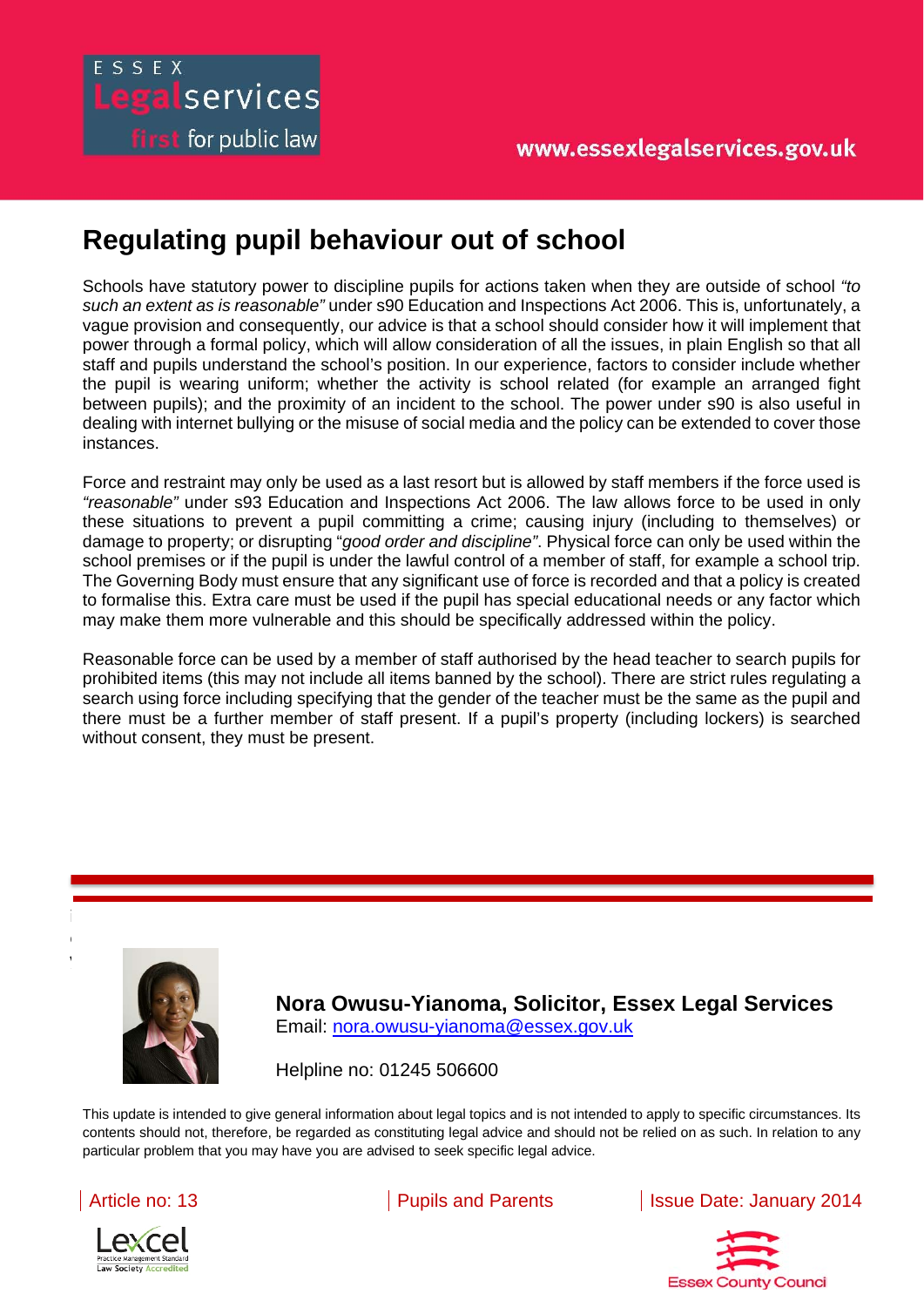## ESSEX Legalservices

first for public law

#### **Pupil records and information**

Individuals may access pupil information as follows:

- 1. Education (Pupil Information) England (Regulations 2005) gives parents of pupils at maintained schools the right to access their children's "education records" and sets out when such a request may be refused:
- 2. The Data Protection Act 1998 which applies to all schools as data controllers holding personal data about pupils; and
- 3. The Freedom of Information Act 2000 which applies to all schools which are public bodies and permits public access to any information held by those bodies subject to certain exemptions.

Under the Education (Pupil Information) England (Regulations 2005) schools may refuse to disclose information to a parent, whereas under the Data Protection Act the school would have no right to disclose the information to the pupil or the pupil would not be entitled to see it.

The Data Protection (Subject Access Modification) (Education) Order 2000 prevents disclosure of:

- personal data processed by a court;
- personal data where the disclosure would be likely to cause serious harm to the physical or mental health or condition of the data subject or other person; and
- in certain circumstances, information as to whether the data subject is or has been subject of or maybe at risk of child abuse, the definition of which includes physical injury and physical and emotional neglect, ill treatment and sexual abuse of a child.

from members of the public such as parents or journalists about another individual should be considered as a request under the Freedom of Information Act 2000. Personal data is usually exempt from disclosure under this Act. you may have you are advised to seek specific legal advice. Where the information is about a third party, e.g. a letter relating to a different person from the applicant or the applicant's child this is not the personal data of the applicant if it does not identify or relate to them in some way. It should be edited out/blanked out from any disclosed documents. There may also be information that originates from a third party, e.g. letters from doctors or a relative. In this case consent should be sought from the third party before its disclosure. If consent is refused the information should not be disclosed unless it is reasonable in all the circumstances to do so. You should seek legal assistance before disclosure. A request



**Carolyn Meikle, Solicitor, Essex Legal Services**  Email: carolyn.meikle@essex.gov.uk

Helpline no: 01245 506600

This update is intended to give general information about legal topics and is not intended to apply to specific circumstances. Its contents should not, therefore, be regarded as constituting legal advice and should not be relied on as such. In relation to any particular problem that you may have you are advised to seek specific legal advice

Law Society Accred

Article no: 5 **Pupils and parents** Issue Date: January 2014